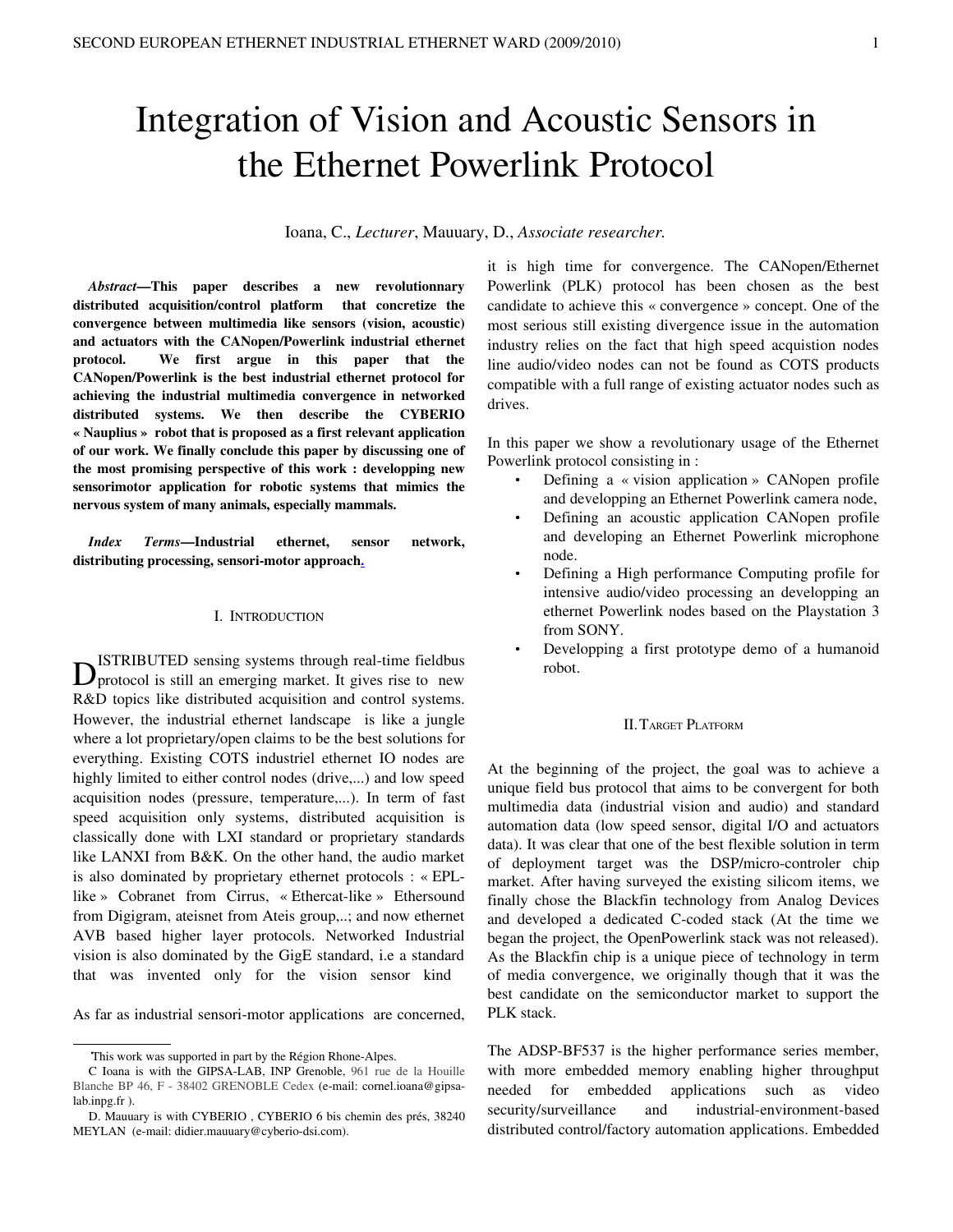network connectivity of the BF537 stack is enabled by an integrated CAN and ethernet controller. It has been established in a first benchmark study that the jitter performance was exceptional [1].

# III. THE CYBERIO NAUPLIUS ROBOT

# *A. Basic sensorimotor architecture*

A first basic sensori-motor architecture has been built in order to show the benefit of using acoustic and vision nodes in a CANopen/Powerlink network. It gives rise to a first robotic architecture that has been named Cyberio « Nauplius ».

A 3D view of the robot (Fig. 1.) as well as its parts are shown in the next figures and described now. The individual parts of the system consist in :

- 3 evaluation boards A from the Bluetechnix company [2] powered by the Blackfin BF537 core modules (B) and extended by a Camera and Microphones extension board (C). We have designed a specific four microphones extension board compatible with the Bluetechnix evaluation board.
- A Din rail is directly mounted on a Pan&Tilt system (D) powered with two servo-drives. The servo-drives are controlled by the Blackfin processor that is used also as the input video nodes.
- A computing node build with a powerful computation unit. It has been first planned to use a sony PS3. In order to cope with the development of a new ethernet driver, a first approach is to use a portable laptop with a powerfull graphic cards. This unit is powered with a linux system and the Open Powerlink stack as the Master node of the CANopen/ Powerlink network.
- The processing of the acoustic data is done on the graphic cards of the Laptop with the OpenCL framework.
- A eight port ethernet POE switch.
- A 12 V battery supply. New POE evaluation board have currently been designed for facilitating the energy supply of all the slave boards necessary for building such kind of robots.



Fig. 1. 3D view of the CYBERIO Nauplius robot.



*B. Signal processing and motor control*



Fig. 3. The geometrical sensori-motor problem of the Cyberio Nauplius robot.

In a first approach, the following basic sensori-motor problematic has been chosen for a first demonstration prototype (refer to Fig. 3) :

- the acoustic sound field coming from a localized sound source is continuously acquired by the acoustic slave nodes. The raw signals (four hydrophones) are transmitted to the HPC Master nodes.
- The HPC master compute a basic beamforming algorithm according the following design guidelines :
	- the azimuth angle  $\Theta$  of the coming sound source is continuously computed by considering at least two microphones from the two horizontally mounted « ears ». Since the ears are directly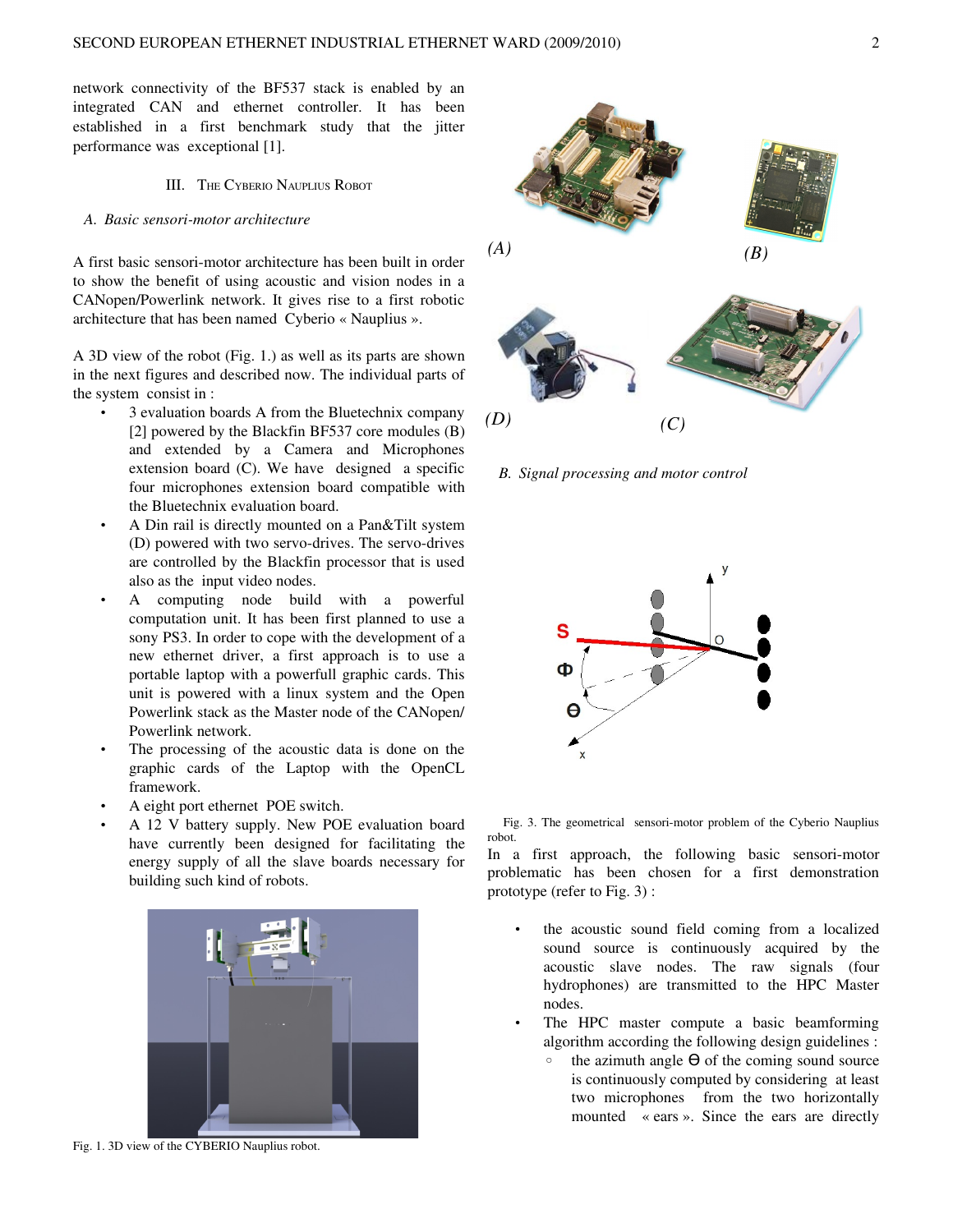mounted on the din rail, the distance between the ears can be adjusted.

- $\circ$  the elevation angle  $\Phi$  is computed by considering the four vertically mounted hydrophones of each ear individualy.
- The azimuth and elevation angle are tranmitted to the vision slave that can then control the position of the two servo drives.

### IV. APPLICATIONS

#### *A. Acoustic acquisition systems*

# *1) field survey of echolocating animals*

The developped acoustic CANopen/Powerlink nodes will be proposed to the market by the CYBERIO company [3] for wild life survey of marine mammals and bats. These mammals species that all exhibits fascinating acoustic echolocating behaviours are now endangered species identified in the IUCN red list[4].



Fig. 4. Deployment of a CANopen/Powerlink acoustic acquisition underwater network.



Fig. 5 Deployment of a CANopen/Powerlink atmospheric ultrasound acoustic acquisition network.

With the applications of Fig.  $4$  and Fig.  $5$ , the CANopen/Powerlink technology will be directly involved in many biodiversity actions plan all over the world. The first customers of the CYBERIO company will use the acoustic CANopen/powerlink network for achieving bat surveys on the field.

### *2) Predictive Maintenance*

The following figure give a schematic view of how the CANopen/Powerlink proocol can be applied in a energy production plant.



PLANT FACTORY NETWORK

Fig. 6. Location of the energy plant factory where a multimedia Canopen/Powerlink network may be used.

As described in Fig. 6, many critical areas in a energy production power plant can benefit from acoustic/vision sensors directly pluggable on a CANopen/powerlink real time network. Note that in some cases, the Powerlink nodes can be implemented in a reduce protected segment of the overall plant factory network. In such a case, the acquired data of the can be accessed through a specific CANopen gateway.

#### *B. Bio-inspired robotics*

It is clear that a system that combine sensors like audio and video, actuators and calculators connected to the same ethernet backbone perfectly mimics the nervous system of many animals.

As the number of acoustic and vision nodes will increase, the bandwidth of the fast ethernet network will be a serious physical limit of using CANopen/Powerlink protocol. We can of course argue that the PLK protocol can be extended to gigabit ethernet but the most promosing application is to deploy bio-inspired software strategies. We can argue for